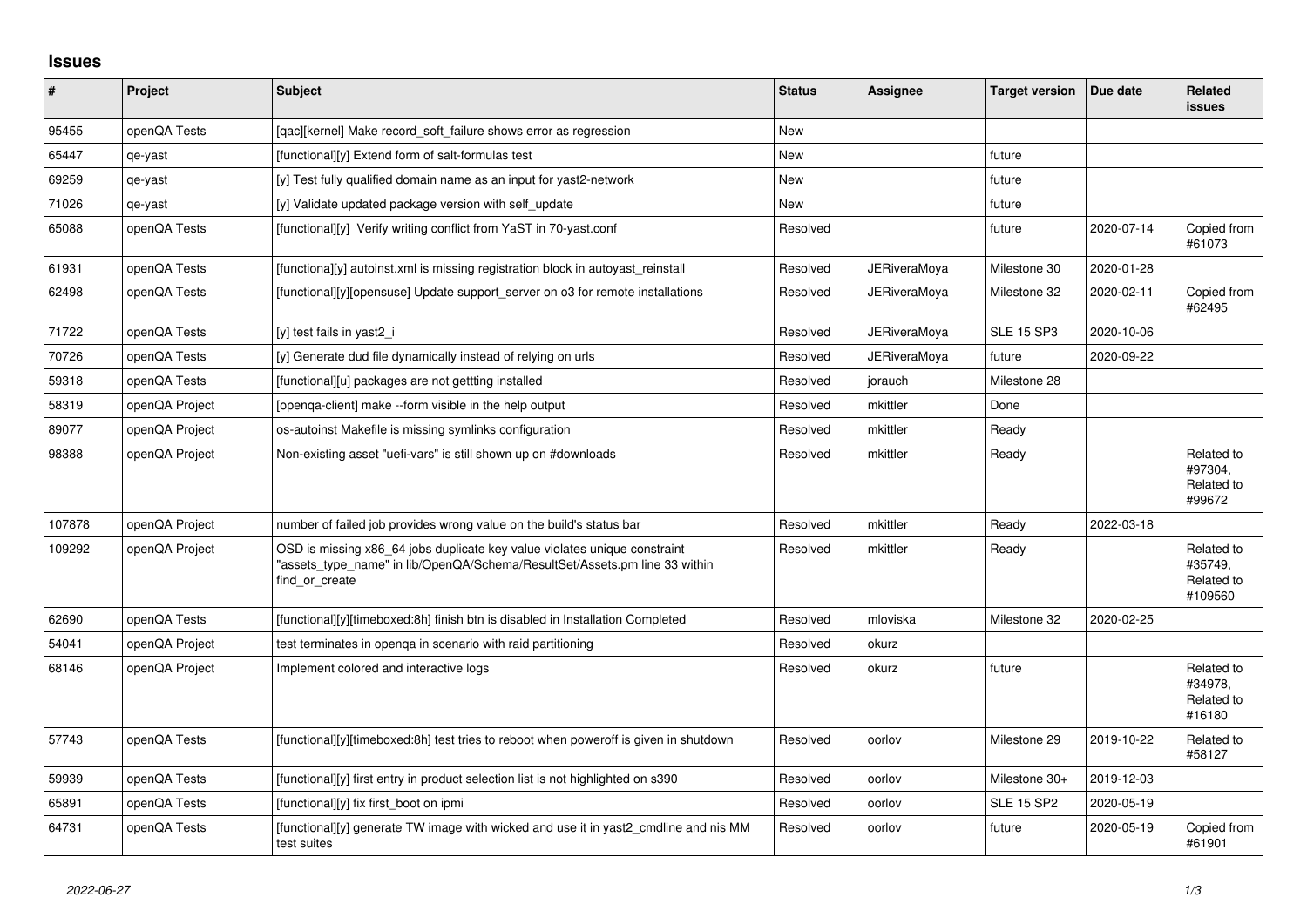| ∦      | Project            | <b>Subject</b>                                                                                           | <b>Status</b> | <b>Assignee</b>  | <b>Target version</b> | Due date   | Related<br>issues    |
|--------|--------------------|----------------------------------------------------------------------------------------------------------|---------------|------------------|-----------------------|------------|----------------------|
| 60230  | openQA Tests       | [functional][y] test fails in system role                                                                | Resolved      | riafarov         | Milestone 30          |            | Related to<br>#60041 |
| 68152  | openQA Tests       | [y] Revert Negative Lookhead for 'nothing provides /bin/sh'                                              | Resolved      | riafarov         | <b>SLE 15 SP3</b>     |            |                      |
| 70228  | openQA Tests       | [y] restore checkmedia tests in YaST group for virtualization                                            | Resolved      | riafarov         | <b>SLE 15 SP3</b>     | 2020-09-08 |                      |
| 70693  | openQA Tests       | [y][fast] test fails in validate_mirror_repos                                                            | Resolved      | riafarov         | <b>SLE 15 SP3</b>     | 2020-09-08 |                      |
| 55949  | openQA Tests       | [functional][y] yaml schedulers are not found                                                            | Resolved      | riafarov         |                       |            |                      |
| 59012  | openQA Tests       | [functional][y] test fails in yast_sysconfig                                                             | Resolved      | riafarov         |                       |            |                      |
| 61100  | openQA Tests       | [functional][y] test fails in scc_registration                                                           | Resolved      | riafarov         |                       |            |                      |
| 70237  | openQA Tests       | [y] Add validations for textmode of ppc64le                                                              | Resolved      | syrianidou_sofia | <b>SLE 15 SP3</b>     | 2020-10-06 |                      |
| 98577  | openQA Project     | Unknown ARRAY (variables matching HDD 1 or ISO in job settings                                           | Resolved      | tinita           | Ready                 |            |                      |
| 62096  | openQA Tests       | [functional][y][opensuse][timeboxed:16h] remote intallation doesnt communicate correctly<br>after reboot | Resolved      | ybonatakis       | Milestone 31          | 2020-01-28 |                      |
| 67285  | openQA Tests       | [y] Adjust installation in autoyast_salt to the recent changes                                           | Resolved      | ybonatakis       | <b>SLE 15 SP2</b>     | 2020-06-16 |                      |
| 69142  | qe-yast            | [y] Adjust bootloader for MM on aarch64                                                                  | Resolved      | ybonatakis       | <b>SLE 15 SP3</b>     | 2020-08-11 |                      |
| 55151  | openQA Project     | [functional][y] provide message explaining the failure in script run                                     | Resolved      | vbonatakis       |                       | 2019-10-08 |                      |
| 69862  | openQA Tests       | [y] supportserver_generator_from_hdd fails for x86_64                                                    | Resolved      | ybonatakis       |                       | 2020-08-25 |                      |
| 112442 | openQA auto review | auto_review:"'systemctl --no-pager start slurmctld' failed":force_result:softfailed                      | Resolved      | vbonatakis       |                       |            |                      |
| 91941  | openQA Tests       | [qac] test fails in docker_runc                                                                          | Resolved      | vbonatakis       |                       |            |                      |
| 108581 | openQA Tests       | False softfails in scc_registration                                                                      | Resolved      | vbonatakis       |                       |            |                      |
| 68143  | openQA Project     | [y] Implement navigation to the schedule from the job                                                    | Resolved      | ybonatakis       | future                | 2020-06-30 |                      |
| 70153  | openQA Tests       | [y] system state should upload collected data                                                            | Resolved      | ybonatakis       | future                | 2020-10-06 |                      |
| 91878  | openQA Project     | Improve git log entries in failed test investigation                                                     | Resolved      | vbonatakis       | future                |            | Related to<br>#92731 |
| 107395 | openQA Tests       | [HPC] zypper returns error code 107 in slurm master                                                      | Resolved      | ybonatakis       | QE Kernel<br>Current  |            |                      |
| 62495  | openQA Tests       | [functional][y][opensuse] Update support_server on o3 for remote installations                           | Closed        |                  |                       |            | Copied to<br>#62498  |
| 71830  | qe-yast            | [y] Set default target based on the expectations                                                         | Closed        | JERiveraMoya     | <b>SLE 15 SP3</b>     | 2020-10-20 |                      |
| 71842  | qe-yast            | [y][powervm] select_patterns does not select software link                                               | Closed        | JERiveraMoya     | <b>SLE 15 SP3</b>     | 2020-10-20 |                      |
| 72277  | qe-yast            | [y] Modify check in autoyast installation test                                                           | Closed        | JERiveraMoya     | <b>SLE 15 SP3</b>     |            |                      |
| 70546  | qe-yast            | [y] Remove soft fail for bsc#1175374                                                                     | Closed        | riafarov         | <b>SLE 15 SP3</b>     |            | Related to<br>#70174 |
| 71608  | qe-yast            | [y] post fail hooks fails with script timeout, no logs collected                                         | Closed        | riafarov         | <b>SLE 15 SP3</b>     | 2020-10-20 |                      |
| 49697  | openQA Project     | [Bug] Needle panel shows incorrect matches                                                               | Rejected      |                  |                       |            |                      |